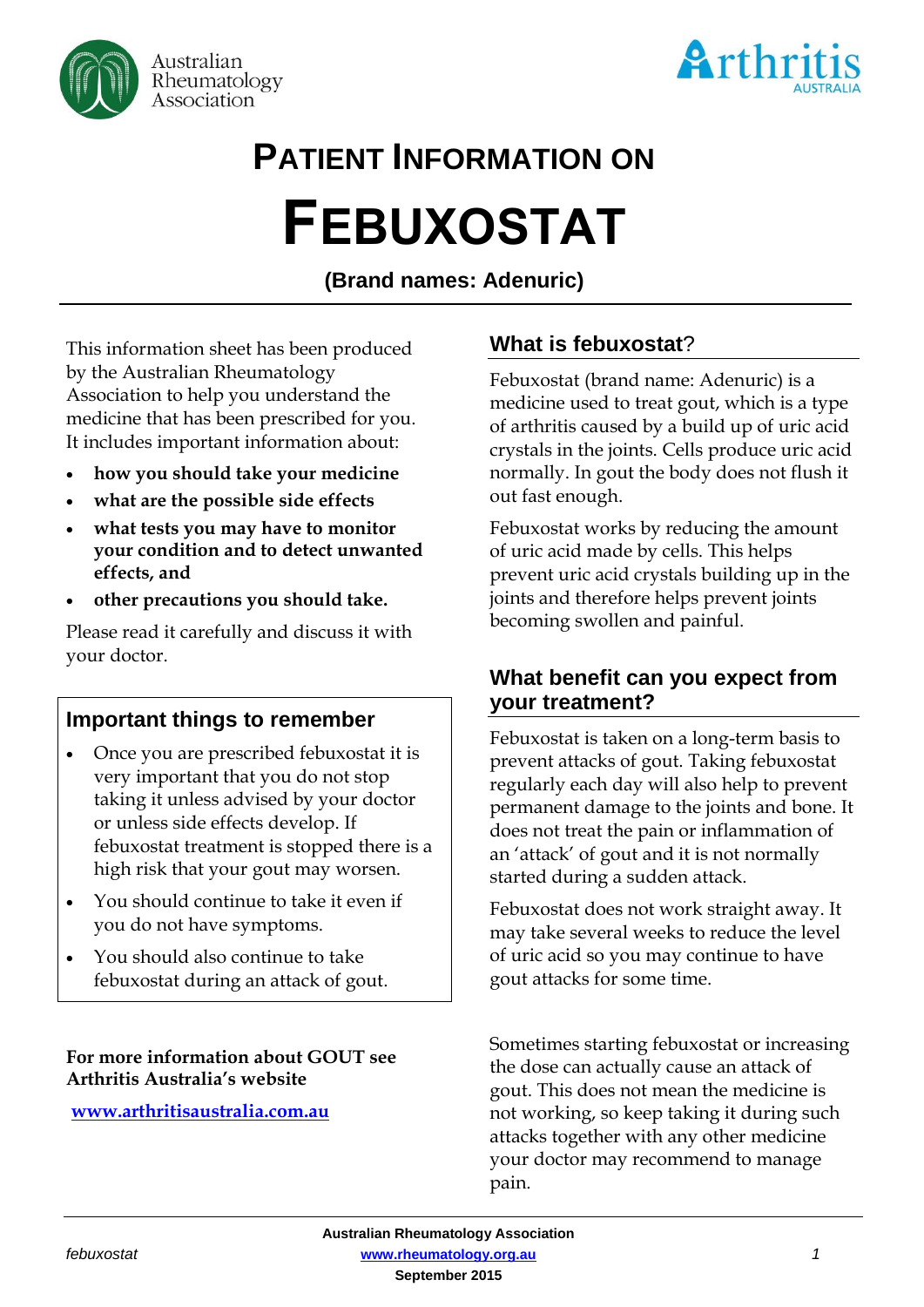To reduce the risk of a gout attack, medicines such as colchicine or antiinflammatory drugs may be recommended before or at the same time febuxostat is started. Your doctor will advise you about how these medicines should be taken.

# *What happens if you have a gout attack?*

Febuxostat is not a pain reliever. You should continue to take febuxostat during an attack, but your doctor will also recommend medicines to treat pain and inflammation. These may include paracetamol, colchicine, anti-inflammatory drugs such as naproxen (Naprosyn), ibuprofen (Brufen/Nurofen), indomethacin (Indocid) or steroids such as prednisolone.

It is a good idea to plan with your doctor what to do if a gout attack occurs and to have symptom controlling medicine ready to use if needed. It is also important that you tell your doctor if your condition persists or worsens.

# **How is febuxostat taken?**

Febuxostat is taken by mouth as a tablet. It is usually taken once a day. You should take your febuxostat at about the same time each day.

It does not matter if you take febuxostat before or after food. It should be taken with a full glass of water.

For greatest benefit, febuxostat should be taken regularly. If you forget to take a dose, take it as soon as you remember, then go back to taking it as you would normally. There is no need to double the dose at the next scheduled dose time.

### *What is the dosage?*

Febuxostat tablets are available in one strength of 80mg. Treatment may start with a small dose of 40mg (half a tablet) once a day. Over time your doctor may increase your dose to 80mg (one tablet) daily. Higher doses are used in some cases.

#### *Can other medicines be taken with febuxostat?*

Febuxostat may be taken in combination with other arthritis medicines, including:

- steroid medicines such as prednisolone or cortisone injections into the joint
- anti-inflammatory medicines (NSAIDs) such as naproxen (Naprosyn) or ibuprofen (Brufen/Nurofen)
- colchicine (Colgout)
- simple pain relieving medicines such as paracetamol.

There are separate information sheets for the medicines mentioned above.

#### *How long is the treatment continued?*

Treatment with febuxostat may be continued indefinitely as long as it is effective and as long as no serious side effects occur.

If you stop febuxostat treatment suddenly there is a high risk that your gout may worsen. It is very important not to stop your treatment unless advised by your doctor or unless side effects develop.

# **Are there any side effects?**

Most people do not experience side effects from febuxostat. Tell your doctor if you are concerned about any possible side effects.

#### *Most common possible side effects*

• The most common side effects are *heachache, nausea* or *diarrhoea.* They are usually mild and short-lasting. Febuxostat may also cause an increase in gout symptoms in the first few months.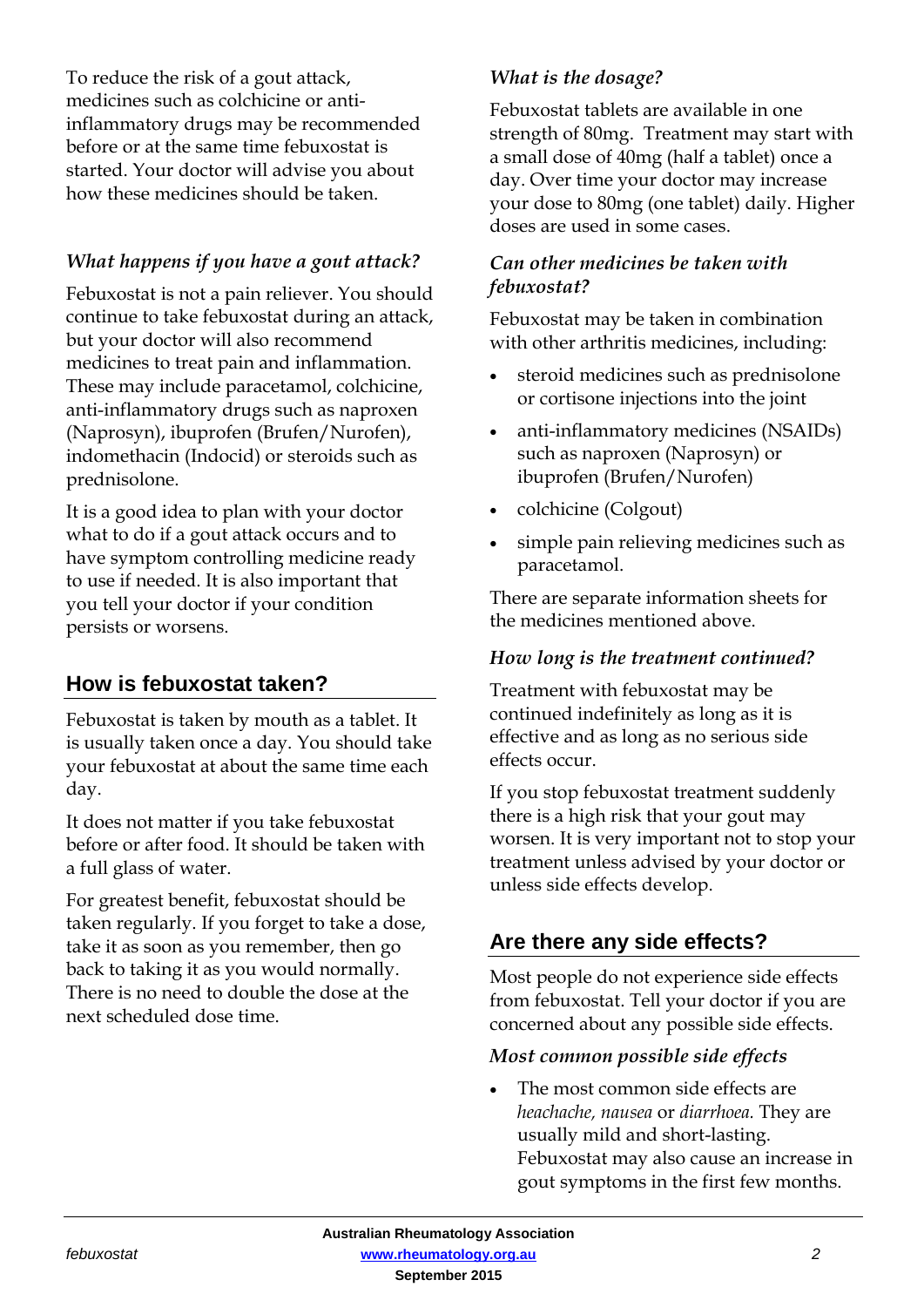### *Less common or rare possible side effects*

There are some very rare but potentially serious side effects with febuxostat.

- *Skin problems:* Febuxostat can cause a skin rash. Very rarely, an allergic reaction to febuxostat can occur. Signs of an allergic reaction include a severe skin rash with itching or hives, swelling of the face, lips, tongue or other parts of the body, and shortness of breath or trouble breathing. You must seek medical attention straight away. Mouth ulceration can occur.
- *Liver*: Febuxostat can cause changes to liver function. Your doctor may do blood tests to check if this occurs. The dose of febuxostat may need to be reduced or it may need to be stopped if problems occur. Contact your doctor immediately if you notice yellowing of the skin and/or whites of the eyes.
- *Other rare side effects:* Changes in appetite, dizziness, taste disturbances, high blood pressure, heart palpitations and pins and needles.

# *Long term side effects*

Febuxostat can be taken for long periods to manage gout. Very rarely, febuxostat may alter thyroid function when used long term. Your doctor will monitor for this with blood tests.

# **What precautions are necessary?**

#### *Blood tests*

- You may need to have blood tests during the first few months of treatment depending on what other medicines you are taking and depending on your other health concerns. The uric acid level in your blood will be checked to make sure the medicine is working.
- It is important to see your general practitioner (GP) regularly as they have an important role in monitoring your condition.

# *Use with other medicines*

- Febuxostat can interact with some other medicines. You should tell your doctor (including your general practitioner, rheumatologist and others) about all medicines you are taking or plan to take. This includes medicines that you buy without a prescription from your pharmacy, supermarket or health food shop. You should also mention your treatment when you see other health professionals.
- **Febuxostat increases the blood levels of the immune suppressing medications azathioprine (Imuran) and mercaptopurine (Puri Nethol). Taking febuxostat with either of these medications can be very dangerous. You must tell your doctor if you are taking or are advised to take either of these medications. If either of these medications is taken with febuxostat you may need a different dose of your medicine.**
- Other medicines that may interfere with febuxostat include: theophylline, rosiglitazone and phenytoin.
- Aspirin can be used safely in the low doses taken for prevention of heart attack and stroke. You should avoid taking aspirin in all other circumstances as at higher doses it can raise the uric acid level.
- Febuxostat can be taken safely with antiinflammatory drugs (NSAIDs) provided your kidney function is normal.
- The simple pain reliever paracetamol and combined medicines such as Panadeine and Panadeine Forte can be used while taking allopurinol provided you take them as directed.

#### *Use with alcohol*

 Alcohol can trigger an attack of gout. When taking febuxostat, keep your alcohol intake to a minimum i.e. 1 to 2 standard drinks, once or twice a week.